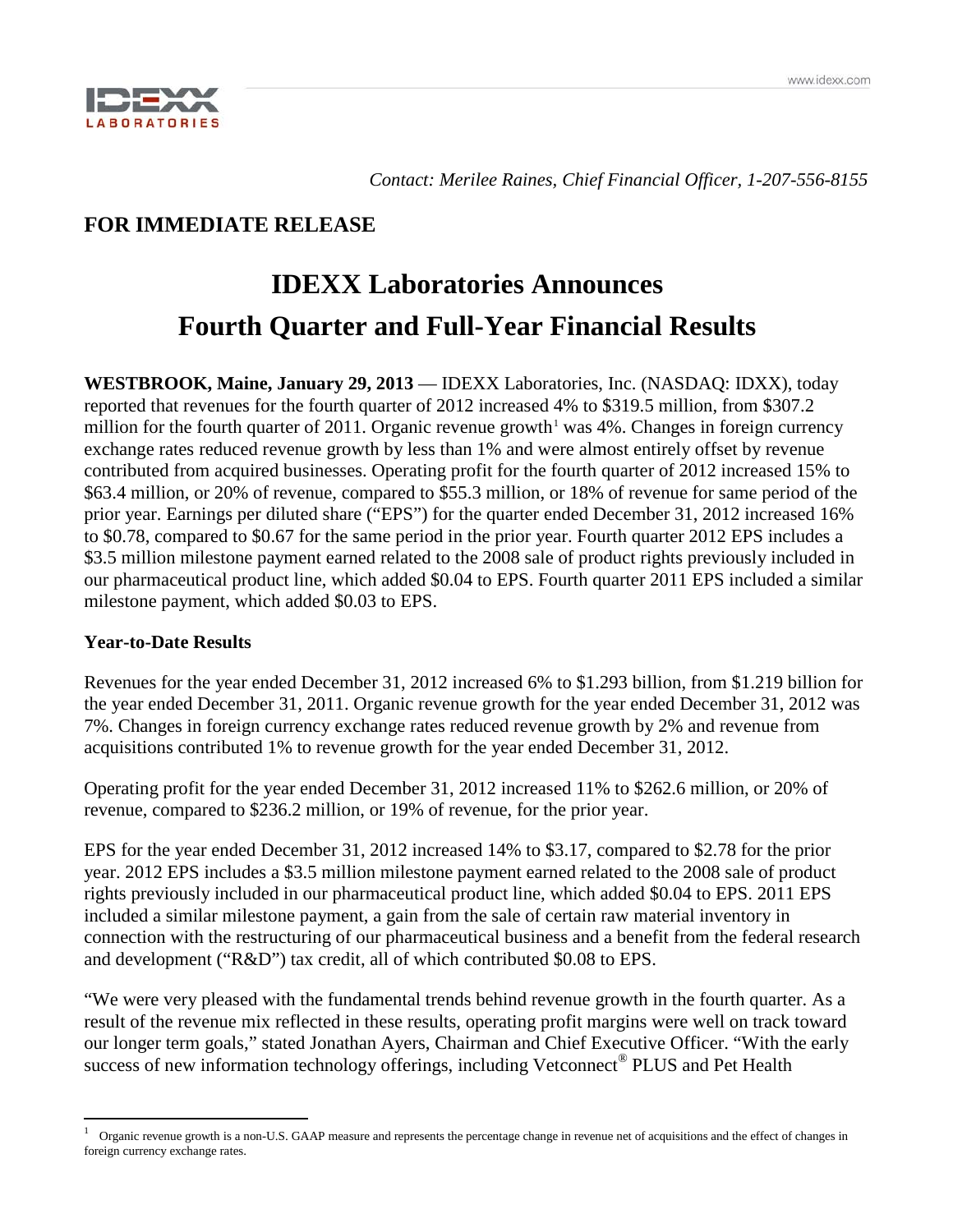IDEXX Announces Fourth Quarter Results January 29, 2013 Page 2 of 11

Network<sup>®</sup> Pro, we remain confident in accelerating organic growth through 2013, expected to average 8% – 9% for the year as a whole."

## **Revenue Performance for the Fourth Quarter**

Please refer to the table below entitled "Revenues and Revenue Growth Analysis by Product and Service Categories" in conjunction with the following discussion.

Companion Animal Group. Companion Animal Group ("CAG") revenues for the fourth quarter of 2012 were \$263.5 million compared to \$251.3 million for the fourth quarter of 2011. Organic revenue growth of 5% was due primarily to higher sales volumes of consumables used with our Catalyst Dx® chemistry instrument and an increase in net sales prices and sales volumes in our reference laboratories. These favorable impacts were partly offset by lower sales of our Catalyst  $Dx^{\circledcirc}$  instrument. Revenue from acquired businesses contributed less than 1% to revenue growth and was offset almost entirely by the reduction in revenue growth from changes in foreign currency rates.

Water. Water revenues for the fourth quarter of 2012 were \$20.9 million compared to \$20.0 million for the fourth quarter of 2011. Organic revenue growth of 5% was due primarily to higher Colilert<sup>®</sup> product sales volumes, driven by new account acquisitions. Changes in foreign currency exchange rates reduced revenue growth by less than 1%.

Livestock and Poultry Diagnostics. Livestock and Poultry Diagnostics ("LPD") revenues for the fourth quarter of 2012 were \$22.6 million compared to \$24.1 million for the fourth quarter of 2011. The 4% decline in organic revenue was due primarily to lower sales volumes of certain bovine tests, driven principally by a reduction of government testing programs in Europe. Changes in foreign currency exchange rates reduced revenue growth by 2%.

## **Additional Operating Results for the Fourth Quarter**

Gross profit for the fourth quarter of 2012 increased \$10.2 million, or 6%, to \$169.1 million from \$158.9 million for the fourth quarter of 2011. As a percentage of total revenue, gross profit increased to 53% from 52%. The increase in the gross profit percentage was due primarily to higher relative sales of high margin consumables used in our IDEXX VetLab<sup>®</sup> instruments and the favorable impact of currency. The net effect of currency was positive as hedging gains more than offset the net unfavorable impact of changes in foreign currency exchange rates. Fourth quarter gross profit percentage is typically lower than the gross profit percentage for the full year due to higher relative sales of lower margin instruments in the fourth quarter.

Selling, general and administrative ("SG&A") expense for the fourth quarter of 2012 was \$84.6 million, or 26% of revenue, compared to \$83.4 million, or 27% of revenue, for the fourth quarter of 2011. The increase in SG&A expense was due primarily to higher personnel-related costs, partly offset by the favorable impact of changes in foreign currency exchange rates. The milestone payments earned in the fourth quarters of 2012 and 2011 related to the 2008 sale of pharmaceutical product rights were reflected as reductions to general and administrative expenses. Research and development ("R&D") expense for the fourth quarter of 2012 was \$21.1 million, or 7% of revenue, compared to \$20.2 million, or 7% of revenue for the fourth quarter of 2011. The increase in R&D expense resulted primarily from higher personnel-related costs and an increase in external consulting and development costs.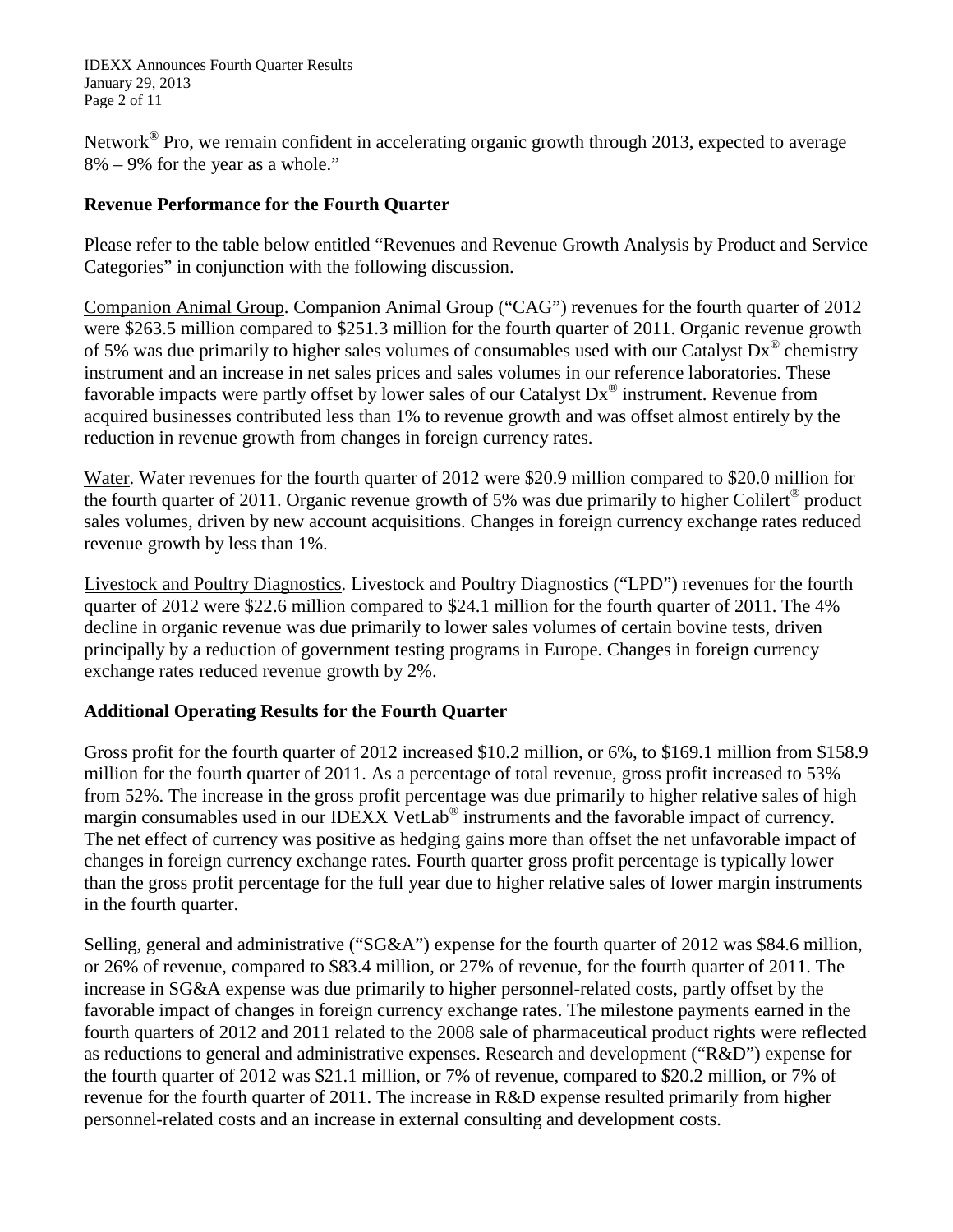IDEXX Announces Fourth Quarter Results January 29, 2013 Page 3 of 11

## **Supplementary Analysis of Results**

The accompanying financial tables provide more information concerning our revenue and other operating results for the three and twelve months ended December 31, 2012.

## **Outlook for 2013**

The Company provides the following updated guidance for the full year of 2013. The guidance reflects an assumption that the value of the U.S. dollar relative to other currencies will remain at our current assumptions of the euro at \$1.32, the British pound at \$1.60 and the Canadian dollar at \$1.00 for the balance of 2013. Every 1% weakening of the U.S. dollar relative to our basket of currencies is expected to increase revenue by approximately \$5 million and operating profit by approximately \$0.8 million on an annual basis. A 1% strengthening of the U.S. dollar is expected to have the opposite effect. Fluctuations in foreign currency exchange rates from current assumptions could have a significant positive or negative impact on our actual results of operations for 2013.

- Revenues are expected to be \$1.405 to \$1.42 billion, which represents reported growth of 8.5% to 9.5% relative to 2012. Organic revenue growth is estimated to be in the range of 8% to 9% and is consistent with our previous guidance.
- EPS are expected to be \$3.47 to \$3.57, compared to our previous guidance of \$3.37 to \$3.47. Relative to EPS guidance provided in October 2012, our current guidance reflects the estimated impact of the federal R&D tax credit for 2012 and 2013. The impact of the R&D tax credit for both years will be reflected in 2013 results. The increase to the high end of our guidance reflects an estimated benefit of \$0.10 related to the federal R&D tax credit. The increase to the low end of our guidance reflects an estimated benefit of \$0.08 related to the federal R&D tax credit, as well as a tightening of our EPS range. We expect the federal R&D tax credit to contribute \$0.05 to \$0.06 to EPS in the first quarter of 2013, as we recognize the tax credit for 2012 and a portion of our expected tax credit for 2013.
- Free cash flow<sup>[2](#page-2-0)</sup> is expected to be approximately 105% to 110% of net income.
- Capital expenditures are expected to be approximately \$75 million.

## **Conference Call and Webcast Information**

IDEXX Laboratories will be hosting a conference call today at 9:00 a.m. (eastern) to discuss its fourth quarter and full-year results and management's outlook. To participate in the conference call, dial 1-612- 288-0340 or 1-800-230-1093 and reference confirmation code 278731. An audio replay will be available through February 5, 2013 by dialing 1-320-365-3844 and referencing replay code 278731.

The call will also be available via live or archived webcast on the IDEXX Laboratories' web site at **[http://www.idexx.com.](http://www.idexx.com/)**

<span id="page-2-0"></span> $2$  Free cash flow is a non-U.S. GAAP measure. We calculate free cash flow as cash generated from operations, excluding tax benefits attributable to sharebased compensation arrangements, reduced by our investments in fixed assets. We feel free cash flow is a useful measure because it indicates the cash the operations of the business are generating after appropriate reinvestment for recurring investments in fixed assets that are required to operate the business. We believe this is a common financial measure useful to further evaluate the results of operations. Refer to our reconciliation below for our calculation of free cash flow for the twelve months ended December 31, 2012 and 2011. With respect to this particular forward-looking projection, the Company is unable to provide a quantitative reconciliation at this time as the inputs to the measurement are difficult to predict and estimate, and are primarily dependent on future events.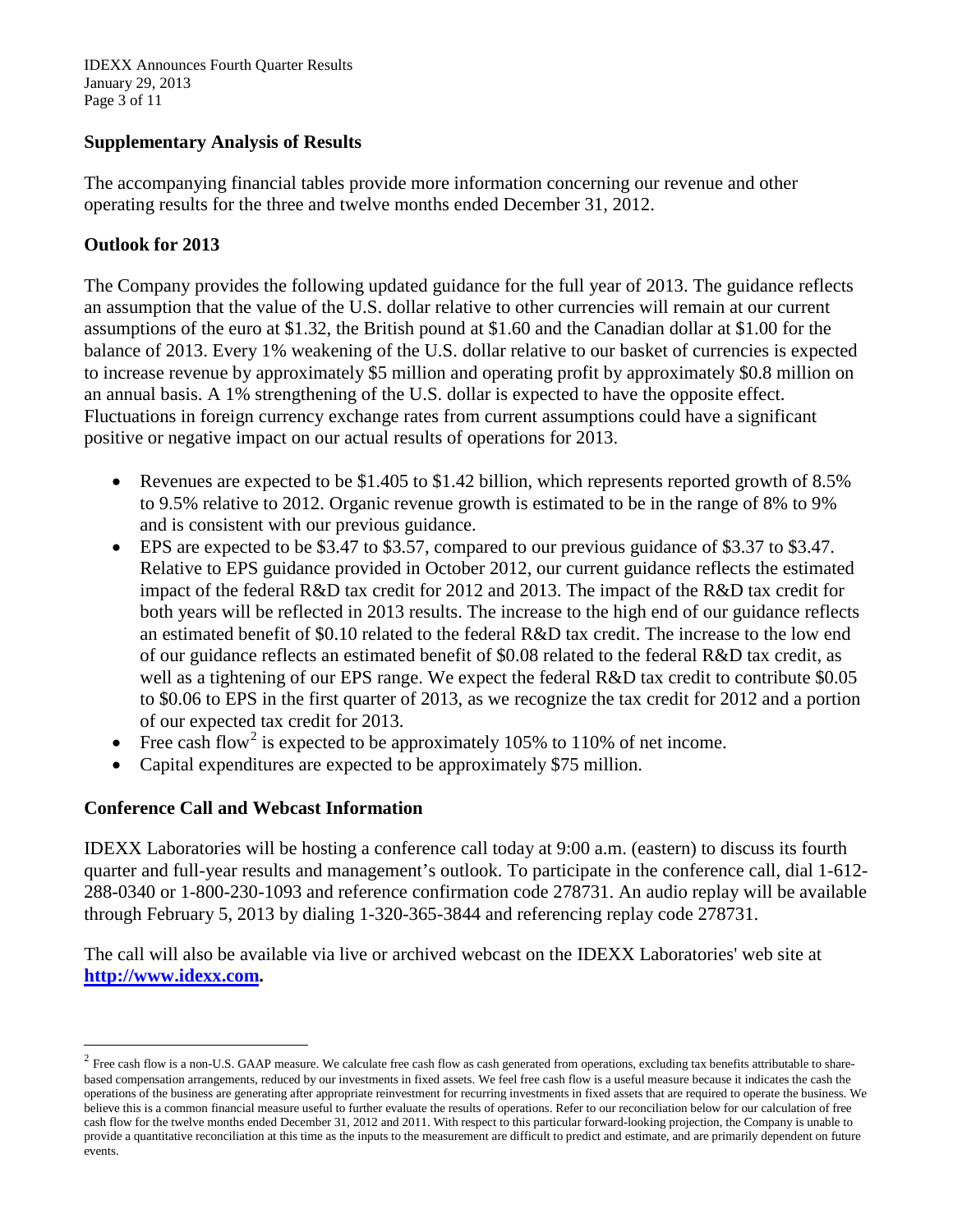## **About IDEXX Laboratories, Inc.**

IDEXX Laboratories, Inc. is a leader in pet healthcare innovation, serving practicing veterinarians around the world with a broad range of diagnostic and information technology-based products and services. IDEXX products enhance the ability of veterinarians to provide advanced medical care, improve staff efficiency and build more economically successful practices. IDEXX is also a worldwide leader in providing diagnostic tests and information for livestock and poultry and tests for the quality and safety of water and milk. Headquartered in Maine, IDEXX Laboratories employs more than 5,000 people and offers products to customers in over 100 countries.

### **Note Regarding Forward-Looking Statements**

*This press release contains statements about the Company's business prospects and estimates of the Company's financial results for future periods that are forward-looking statements as defined in the Private Securities Litigation Reform Act of 1995. Forward-looking statements can be identified by the use of words such as "expects," "may," "anticipates," "intends," "would," "will," "plans," "believes," "estimates," "should," and similar words and expressions. These statements are based on management's expectations of future events as of the date of this press release, and the Company assumes no obligation to update any forward-looking statements as a result of new information or future events or developments. Actual results could differ materially from management's expectations. Factors that could cause or contribute to such differences include the following: the Company's ability to develop, manufacture, introduce and market new products and enhancements to existing products*; *the Company's ability to achieve cost improvements in its worldwide network of laboratories and in the manufacture of in-clinic instruments; the Company's ability to identify acquisition opportunities, complete acquisitions and integrate acquired businesses; disruptions, shortages or pricing changes that affect the Company's purchases of products*  and materials from third parties, including from sole source suppliers; the Company's ability to manufacture complex biologic products; *the impact of a weak economy on demand for the Company's products and services; the effectiveness of the Company's sales and marketing activities; the effect of government regulation on the Company's business, including government decisions about whether and*  when to approve the Company's products and decisions regarding labeling, manufacturing and marketing products; the impact of the *resolution of the U.S. Federal Trade Commission investigation into the Company's marketing and sales practices; the impact of a change in the status of one of the Company's distributors on the Company's results of operations; the Company's ability to obtain patent and other intellectual property protection for its products, successfully enforce its intellectual property rights and defend itself against third party claims against the Company; the impact of distributor purchasing decisions on sales of the Company's products that are sold through distribution; the impact of competition, technological change, veterinary hospital consolidation, and the prevalence of buying consortiums on the markets for the Company's products; changes or trends in veterinary medicine that affect the rate of use of the Company's products and services by veterinarians; the impact of the Company's inexperience and small scale in the human point-of-care market; the effects of operations outside the U.S., including from currency fluctuations, different regulatory, political and economic conditions, and different market conditions; the effects of interruptions to the Company's operations due to natural disasters or system failures; the impact of any class action litigation due to stock price volatility; the effect on the Company's stock price if quarterly or annual operations results do not meet expectations of market analysts or investors in future periods; and potential exposures related to our worldwide provision for income taxes and the potential loss of tax incentives. A further description of these and other factors can be found in the Company's Quarterly Report on Form 10-Q for the quarter ended September 30, 2012, in the section captioned "Risk Factors."*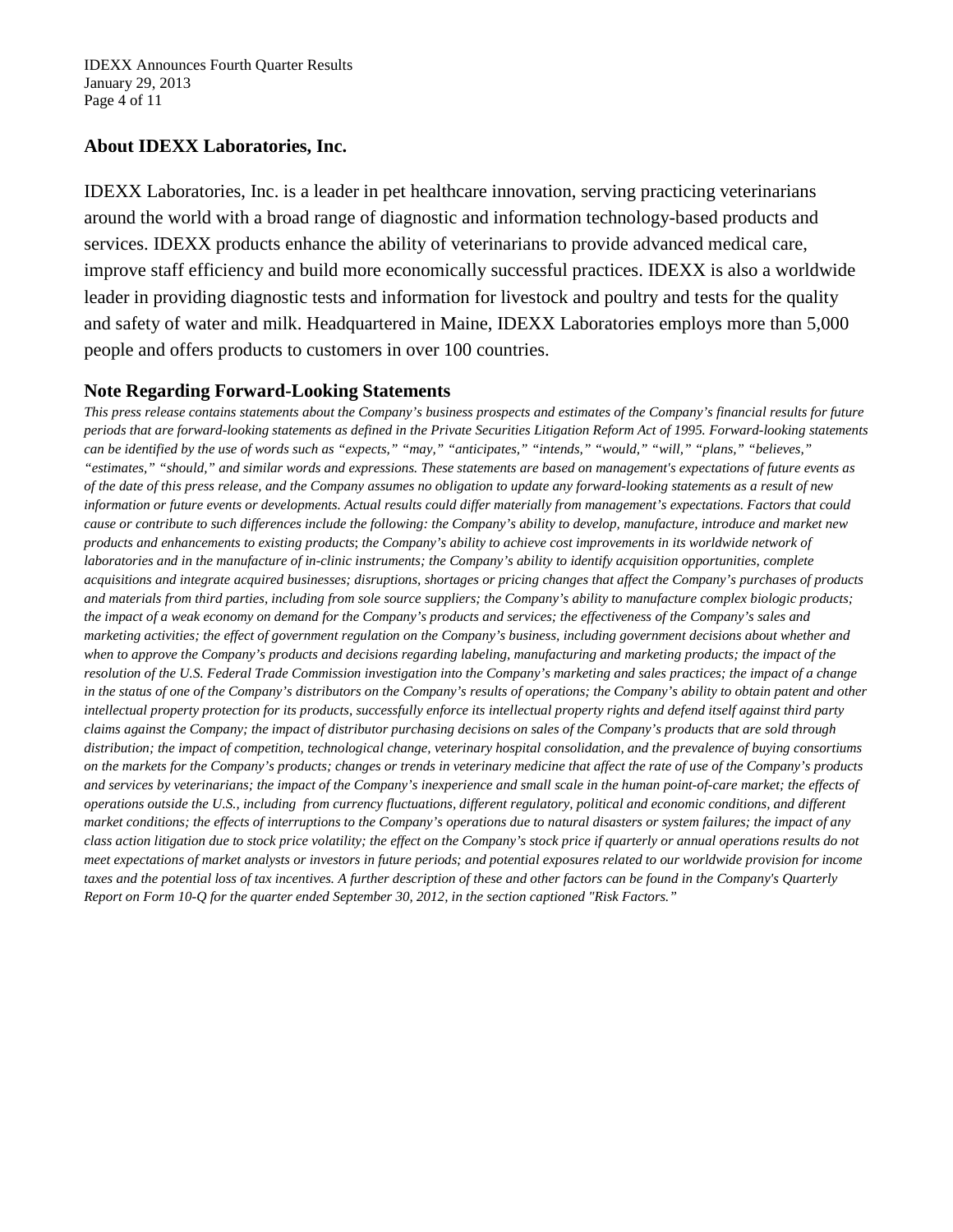#### **IDEXX Laboratories, Inc. and Subsidiaries Consolidated Statement of Operations**

*Amounts in thousands except per share data (Unaudited)*

|                     |                                               | <b>Three Months Ended</b> |               |                 | <b>Twelve Months Ended</b> |              |  |
|---------------------|-----------------------------------------------|---------------------------|---------------|-----------------|----------------------------|--------------|--|
|                     |                                               | December 31,              | December 31,  | December 31,    |                            | December 31, |  |
|                     |                                               | 2012                      | 2011          | 2012            |                            | 2011         |  |
| <b>Revenue:</b>     | Revenue                                       | \$<br>319,538             | \$<br>307,201 | \$<br>1,293,338 | \$                         | 1,218,689    |  |
| <b>Expenses and</b> |                                               |                           |               |                 |                            |              |  |
| Income:             | Cost of revenue                               | 150,488                   | 148,320       | 594,190         |                            | 572,183      |  |
|                     | Gross profit                                  | 169,050                   | 158,881       | 699,148         |                            | 646,506      |  |
|                     | Sales and marketing                           | 52,724                    | 52,209        | 216,962         |                            | 204,850      |  |
|                     | General and administrative                    | 31,849                    | 31,170        | 137,609         |                            | 129,389      |  |
|                     | Research and development                      | 21,050                    | 20,203        | 82,014          |                            | 76,042       |  |
|                     | Income from operations                        | 63,427                    | 55,299        | 262,563         |                            | 236,225      |  |
|                     | Interest expense, net                         | (343)                     | (603)         | (1,946)         |                            | (1,803)      |  |
|                     | Income before provision for income taxes      | 63,084                    | 54,696        | 260,617         |                            | 234,422      |  |
|                     | Provision for income taxes                    | 19,724                    | 16,698        | 82,330          |                            | 72,668       |  |
| <b>Net Income:</b>  | Net income                                    | 43,360                    | 37,998        | 178,287         |                            | 161,754      |  |
|                     | Less: Noncontrolling interest in subsidiary's |                           |               |                 |                            |              |  |
|                     | earnings (losses)                             | 6                         | (12)          | 20              |                            | (32)         |  |
|                     | Net income attributable to stockholders       | \$<br>43,354              | \$<br>38,010  | \$<br>178,267   | \$                         | 161,786      |  |
|                     | Earnings per share: Basic                     | \$<br>0.79                | \$<br>0.68    | \$<br>3.24      | \$                         | 2.85         |  |
|                     | Earnings per share: Diluted                   | \$<br>0.78                | \$<br>0.67    | \$<br>3.17      | \$                         | 2.78         |  |
|                     | <b>Shares outstanding: Basic</b>              | 54,717                    | 55,743        | 54,985          |                            | 56,790       |  |
|                     | Shares outstanding: Diluted                   | 55,790                    | 56,923        | 56,155          |                            | 58,214       |  |

#### **IDEXX Laboratories, Inc. and Subsidiaries Selected Operating Information** *(Unaudited)*

**Three Months Ended Twelve Months Ended December 31, December 31, December 31, December 31, 2012 2011 2012 2011 Operating** Gross profit 63.0% 52.9% 51.7% 54.1% 53.0% **Ratios (as a** Sales, marketing, general and **percentage of** administrative expense 26.5% 27.1% 27.4% 27.4% 27.4% **revenue):** Research and development expense 6.6% 6.6% 6.6% 6.3% 6.2% 6.2% Income from operations<sup>1</sup> 19.8% 18.0% 20.3% 19.4% **International** International revenue *(in thousands)* \$ 136,545 \$ 131,694 \$ 533,919 \$ 518,599 **Revenue:** International revenue as percentage of total revenue 42.7% 42.9% 41.3% 42.6%

1 Amounts presented may not recalculate due to rounding.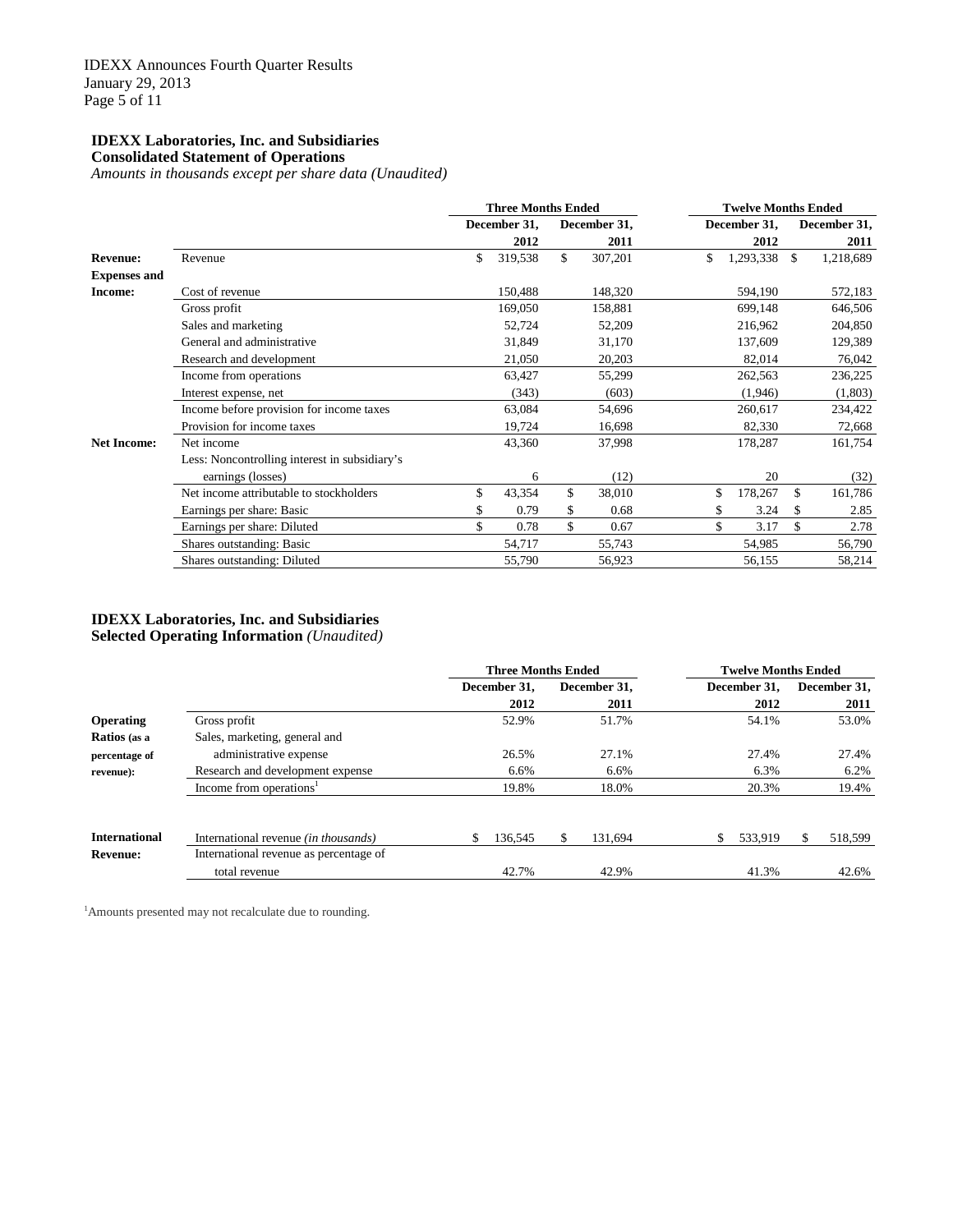**Segment Information**

*Amounts in thousands (Unaudited)*

|                      |                            | <b>Three Months Ended</b> |                | <b>Three Months Ended</b> |            |  |
|----------------------|----------------------------|---------------------------|----------------|---------------------------|------------|--|
|                      |                            | December 31,              | Percent of     | December 31,              | Percent of |  |
|                      |                            | 2012                      | <b>Revenue</b> | 2011                      | Revenue    |  |
| <b>Revenue:</b>      | CAG                        | \$<br>263,487             |                | \$<br>251,325             |            |  |
|                      | Water                      | 20,892                    |                | 20,002                    |            |  |
|                      | <b>LPD</b>                 | 22,571                    |                | 24,131                    |            |  |
|                      | Other                      | 12,588                    |                | 11,743                    |            |  |
|                      | Total                      | \$<br>319,538             |                | \$<br>307,201             |            |  |
| <b>Gross Profit:</b> | CAG                        | \$<br>135,176             | 51.3%          | \$<br>127,922             | 50.9%      |  |
|                      | Water                      | 13,883                    | 66.5%          | 12,879                    | 64.4%      |  |
|                      | <b>LPD</b>                 | 14,111                    | 62.5%          | 16,071                    | 66.6%      |  |
|                      | Other                      | 4,748                     | 37.7%          | 4,738                     | 40.3%      |  |
|                      | <b>Unallocated Amounts</b> | 1,132                     | N/A            | (2,729)                   | N/A        |  |
|                      | Total                      | \$<br>169,050             | 52.9%          | \$<br>158,881             | 51.7%      |  |
| <b>Income from</b>   |                            |                           |                |                           |            |  |
| <b>Operations:</b>   | CAG                        | \$<br>45,899              | 17.4%          | \$<br>44,697              | 17.8%      |  |
|                      | Water                      | 9,068                     | 43.4%          | 8,517                     | 42.6%      |  |
|                      | <b>LPD</b>                 | 4,679                     | 20.7%          | 5,765                     | 23.9%      |  |
|                      | Other                      | 3,782                     | 30.0%          | 2,763                     | 23.5%      |  |
|                      | <b>Unallocated Amounts</b> | (1)                       | N/A            | (6, 443)                  | N/A        |  |
|                      | Total                      | \$<br>63,427              | 19.8%          | \$<br>55,299              | 18.0%      |  |

|                      |                            | <b>Twelve Months Ended</b> |                |    |              | <b>Twelve Months Ended</b> |  |
|----------------------|----------------------------|----------------------------|----------------|----|--------------|----------------------------|--|
|                      |                            | December 31,               | Percent of     |    | December 31, | Percent of                 |  |
|                      |                            | 2012                       | <b>Revenue</b> |    | 2011         | <b>Revenue</b>             |  |
| <b>Revenue:</b>      | CAG                        | \$<br>1,072,211            |                | \$ | 999,722      |                            |  |
|                      | Water                      | 84,680                     |                |    | 82,125       |                            |  |
|                      | <b>LPD</b>                 | 86,724                     |                |    | 94,112       |                            |  |
|                      | Other                      | 49,723                     |                |    | 42,730       |                            |  |
|                      | Total                      | \$<br>1,293,338            |                | \$ | 1,218,689    |                            |  |
| <b>Gross Profit:</b> | CAG                        | \$<br>561,043              | 52.3%          | \$ | 515,656      | 51.6%                      |  |
|                      | Water                      | 56,133                     | 66.3%          |    | 51,555       | 62.8%                      |  |
|                      | <b>LPD</b>                 | 57,594                     | 66.4%          |    | 63,619       | 67.6%                      |  |
|                      | Other                      | 19,217                     | 38.6%          |    | 17,231       | 40.3%                      |  |
|                      | <b>Unallocated Amounts</b> | 5,161                      | N/A            |    | (1,555)      | N/A                        |  |
|                      | Total                      | \$<br>699,148              | 54.1%          | \$ | 646,506      | 53.0%                      |  |
| <b>Income from</b>   |                            |                            |                |    |              |                            |  |
| <b>Operations:</b>   | CAG                        | \$<br>203,236              | 19.0%          | \$ | 189,834      | 19.0%                      |  |
|                      | Water                      | 37,687                     | 44.5%          |    | 33,844       | 41.2%                      |  |
|                      | <b>LPD</b>                 | 19,259                     | 22.2%          |    | 23,739       | 25.2%                      |  |
|                      | Other                      | 4,451                      | 9.0%           |    | 2,556        | 6.0%                       |  |
|                      | <b>Unallocated Amounts</b> | (2,070)                    | N/A            |    | (13,748)     | N/A                        |  |
|                      | Total                      | \$<br>262,563              | 20.3%          | \$ | 236,225      | 19.4%                      |  |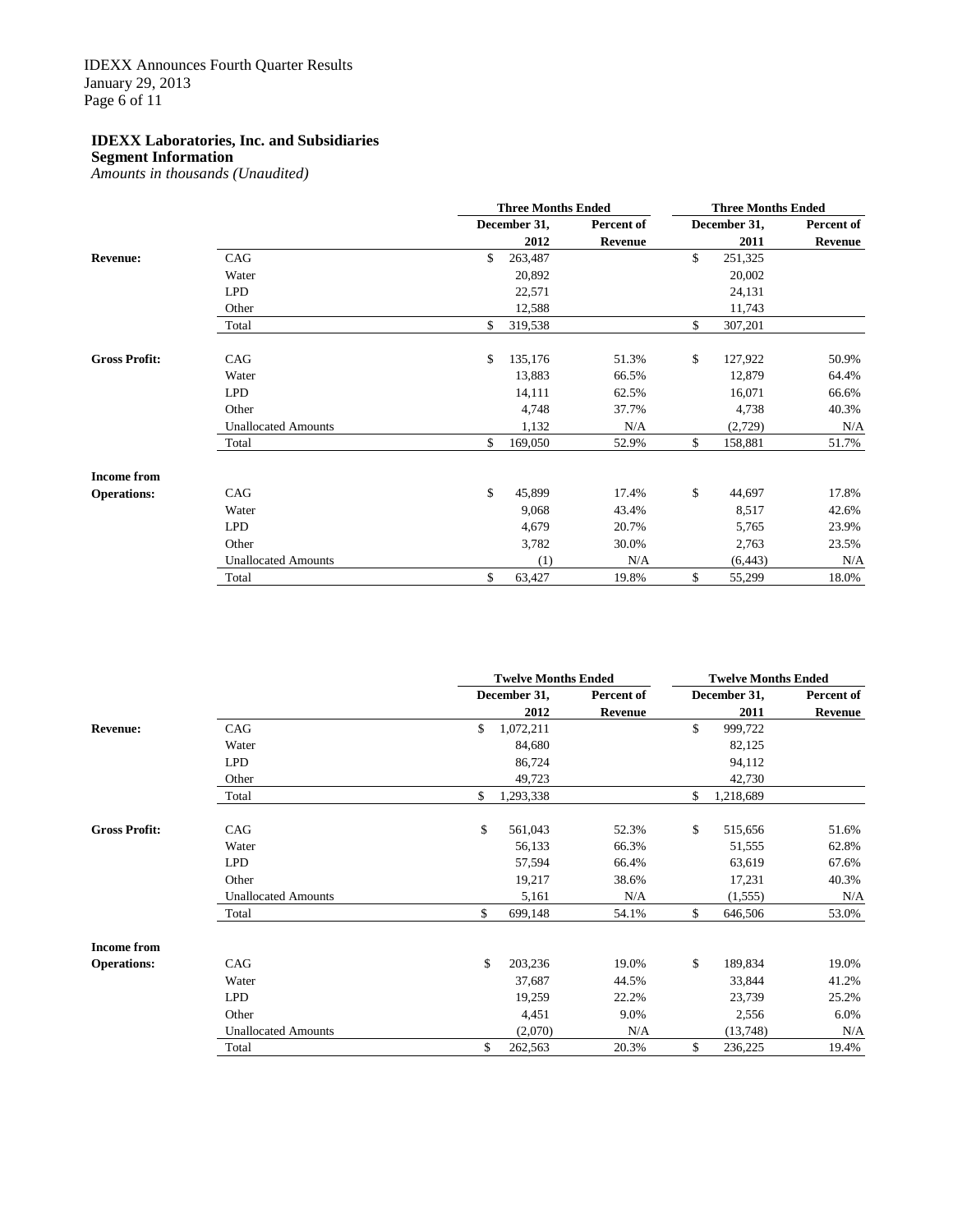**Revenues and Revenue Growth Analysis by Product and Service Categories**

*Amounts in thousands (Unaudited)*

|                    | Three<br><b>Months</b><br><b>Ended</b><br>December | Three<br><b>Months</b><br><b>Ended</b><br><b>December</b> | <b>Dollar</b> | Percentage    | Percentage<br><b>Change from</b> | Percentage<br><b>Change from</b> | <b>Organic Revenue</b> |
|--------------------|----------------------------------------------------|-----------------------------------------------------------|---------------|---------------|----------------------------------|----------------------------------|------------------------|
| <b>Net Revenue</b> | 31, 2012                                           | 31, 2011                                                  | Change        | <b>Change</b> | Currency <sup>1</sup>            | Acquistions <sup>2</sup>         | Growth <sup>3</sup>    |
| CAG                | 263,487 \$                                         | 251,325 \$                                                | 12,162        | 4.8%          | $(0.4\%)$                        | $0.5\%$                          | 4.7%                   |
| Water              | 20,892                                             | 20,002                                                    | 890           | 4.4%          | $(0.4\%)$                        | $\overline{\phantom{a}}$         | 4.8%                   |
| <b>LPD</b>         | 22,571                                             | 24,131                                                    | (1,560)       | $(6.5\%)$     | $(2.1\%)$                        | $\overline{\phantom{a}}$         | $(4.4\%)$              |
| Other              | 12.588                                             | 11.743                                                    | 845           | 7.2%          | $(0.9\%)$                        | $\overline{\phantom{a}}$         | 8.1%                   |
| Total              | 319,538                                            | 307.201                                                   | 12.337        | 4.0%          | $(0.5\%)$                        | 0.4%                             | 4.1%                   |

| <b>Net CAG Revenue</b>                                          | <b>Three</b><br><b>Months</b><br><b>Ended</b><br><b>December</b><br>31, 2012 | <b>Three</b><br><b>Months</b><br><b>Ended</b><br><b>December</b><br>31, 2011 | <b>Dollar</b><br><b>Change</b> | Percentage<br><b>Change</b> | Percentage<br><b>Change from</b><br>Currency | Percentage<br><b>Change from</b><br>Acquistions <sup>2</sup> | <b>Organic Revenue</b><br>Growth <sup>3</sup> |
|-----------------------------------------------------------------|------------------------------------------------------------------------------|------------------------------------------------------------------------------|--------------------------------|-----------------------------|----------------------------------------------|--------------------------------------------------------------|-----------------------------------------------|
|                                                                 |                                                                              |                                                                              |                                |                             |                                              |                                                              |                                               |
| VetLab <sup>®</sup> instruments                                 | \$<br>24,624 \$                                                              | 28,736 \$                                                                    | (4,112)                        | $(14.3\%)$                  | $(0.5\%)$                                    |                                                              | $(13.8\%)$                                    |
| VetLab <sup>®</sup> consumables                                 | 72.420                                                                       | 62,527                                                                       | 9,893                          | 15.8%                       | $(0.6\%)$                                    | $\sim$                                                       | 16.4%                                         |
| VetLab <sup>®</sup> service and accessories                     | 12.442                                                                       | 11,114                                                                       | 1,328                          | 11.9%                       | $(0.2\%)$                                    | ٠.                                                           | 12.1%                                         |
| Rapid assay products                                            | 33,676                                                                       | 35,459                                                                       | (1,783)                        | $(5.0\%)$                   | $(0.2\%)$                                    | -                                                            | $(4.8\%)$                                     |
| Reference laboratory diagnostic and<br>consulting services      | 97,647                                                                       | 91.677                                                                       | 5,970                          | 6.5%                        | $(0.4\%)$                                    | 1.4%                                                         | 5.5%                                          |
| Practice management and digital<br>imaging systems and services | 22,678                                                                       | 21,812                                                                       | 866                            | 4.0%                        | $0.2\%$                                      |                                                              | 3.8%                                          |
| Net CAG revenue                                                 | \$<br>263,487                                                                | 251,325                                                                      | 12,162                         | 4.8%                        | $(0.4\%)$                                    | $0.5\%$                                                      | 4.7%                                          |

<sup>1</sup>The percentage change from currency is a non-U.S. GAAP measure. It represents the percentage change in revenue resulting from the difference between the average exchange rates during the three months ended December 31, 2012 and the same period of the prior year applied to foreign currency denominated revenues for the three months ended December 31, 2012.

<sup>2</sup>The percentage change from acquisitions is a non-U.S. GAAP measure. It represents the percentage change in revenue during the three months ended December 31, 2012 compared to the three months ended December 31, 2011 attributed to acquisitions subsequent to September 30, 2011.

<sup>3</sup>Organic revenue growth is a non-U.S. GAAP measure and represents the percentage change in revenue during the three months ended December 31, 2012 compared to the three months ended December 31, 2011 net of acquisitions and the effect of changes in foreign currency exchange rates.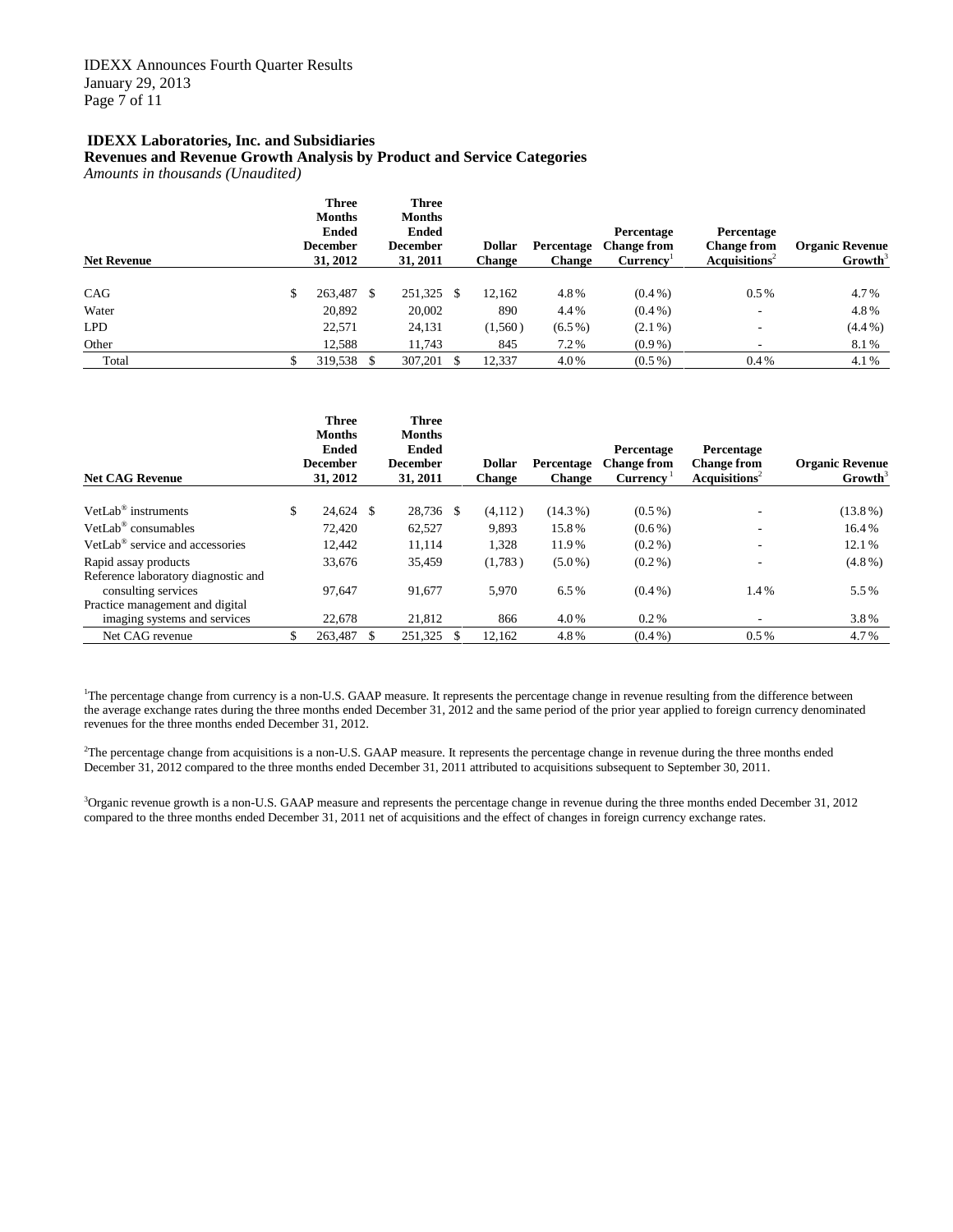**Revenues and Revenue Growth Analysis by Product and Service Categories** *Amounts in thousands (Unaudited)*

**Net Revenue Twelve Months Ended December 31, 2012 Twelve Months Ended December 31, 2011 Dollar Change Percentage Change Percentage Change from Currency**<sup>1</sup> **Percentage Change from Acquisitions**<sup>2</sup> **Organic Revenue Growth**<sup>3</sup> CAG \$ 1,072,211 \$ 999,722 \$ 72,489 7.3 % (1.4 %) 1.2 % 7.5 % Water 84,680 82,125 2,555 3.1 % (1.4 %) - 4.5 % LPD 86,724 94,112  $(7,388)$   $(7.9\%)$   $(3.8\%)$  -  $(4.1\%)$ Other 29,723 42,730 6,993 16.4 %  $(0.8\%)$  - 17.2 % Total  $$ 1,293,338 \$ 1,218,689 \$ 74,649 \t 6.1\% \t (1.6\%) \t 1.0\% \t 6.7\%$ 

| <b>Net CAG Revenue</b>                                          | <b>Twelve</b><br><b>Months</b><br><b>Ended</b><br><b>December</b><br>31, 2012 |     | <b>Twelve</b><br><b>Months</b><br><b>Ended</b><br><b>December</b><br>31, 2011 |    | <b>Dollar</b><br><b>Change</b> | Percentage<br><b>Change</b> | Percentage<br><b>Change from</b><br>Currence <sup>1</sup> | Percentage<br><b>Change from</b><br>Acquisitions <sup>2</sup> | <b>Organic Revenue</b><br>Growth <sup>3</sup> |
|-----------------------------------------------------------------|-------------------------------------------------------------------------------|-----|-------------------------------------------------------------------------------|----|--------------------------------|-----------------------------|-----------------------------------------------------------|---------------------------------------------------------------|-----------------------------------------------|
|                                                                 |                                                                               |     |                                                                               |    |                                |                             |                                                           |                                                               |                                               |
| $VetLab^{\circledast}$ instruments                              | \$<br>90.177                                                                  | -S  | 93,655                                                                        | -S | (3,478)                        | $(3.7\%)$                   | $(1.9\%)$                                                 |                                                               | $(1.8\%)$                                     |
| VetLab <sup>®</sup> consumables                                 | 278,818                                                                       |     | 255,848                                                                       |    | 22,970                         | 9.0%                        | $(1.7\%)$                                                 | $\overline{\phantom{a}}$                                      | 10.7%                                         |
| VetLab <sup>®</sup> service and accessories                     | 48,056                                                                        |     | 45.083                                                                        |    | 2.973                          | 6.6%                        | $(0.4\%)$                                                 | -                                                             | 7.0%                                          |
| Rapid assay products                                            | 162,232                                                                       |     | 154,342                                                                       |    | 7.890                          | 5.1%                        | $(0.7\%)$                                                 | ۰                                                             | 5.8%                                          |
| Reference laboratory diagnostic and<br>consulting services      | 407.343                                                                       |     | 373.919                                                                       |    | 33.424                         | 8.9%                        | $(1.8\%)$                                                 | 3.1%                                                          | 7.6%                                          |
| Practice management and digital<br>imaging systems and services | 85,585                                                                        |     | 76,875                                                                        |    | 8,710                          | 11.3%                       | $(0.1\%)$                                                 | ٠                                                             | 11.4%                                         |
| Net CAG revenue                                                 | 1,072,211                                                                     | \$. | 999,722                                                                       | -S | 72,489                         | 7.3%                        | $(1.4\%)$                                                 | 1.2%                                                          | 7.5%                                          |
|                                                                 |                                                                               |     |                                                                               |    |                                |                             |                                                           |                                                               |                                               |

<sup>1</sup>The percentage change from currency is a non-U.S. GAAP measure. It represents the percentage change in revenue resulting from the difference between the average exchange rates during the twelve months ended December 31, 2012 and the same period of the prior year applied to foreign currency denominated revenues for the twelve months ended December 31, 2012.

2 The percentage change from acquisitions is a non-U.S. GAAP measure. It represents the percentage change in revenue during the twelve months ended December 31, 2012 compared to the twelve months ended December 31, 2011 attributed to acquisitions subsequent to December 31, 2010.

3 Organic revenue growth is a non-U.S. GAAP measure and represents the percentage change in revenue during the twelve months ended December 31, 2012 compared to the twelve months ended December 31, 2011 net of acquisitions and the effect of changes in foreign currency exchange rates.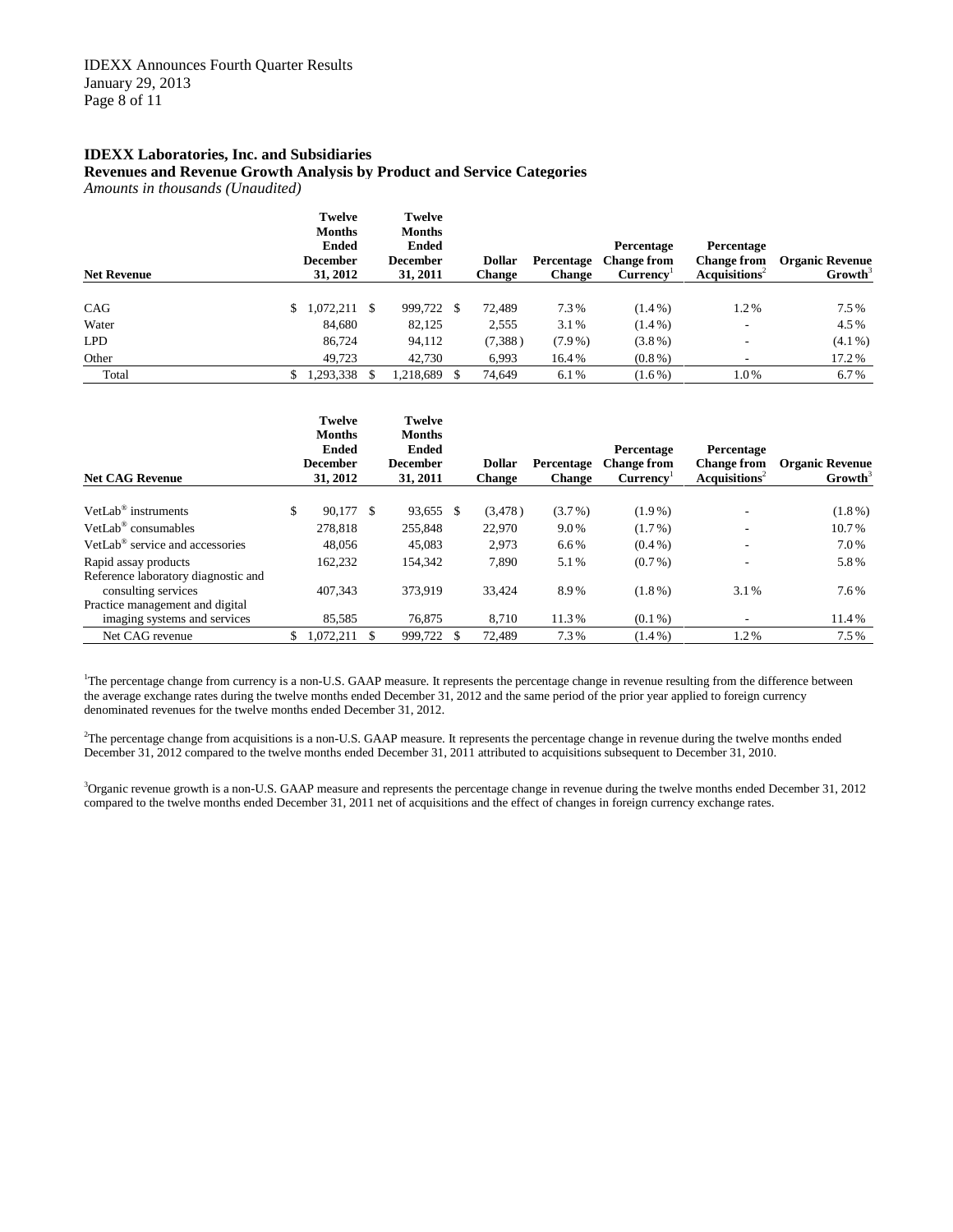**Consolidated Balance Sheet**

*Amounts in thousands (Unaudited)*

|                        |                                            | December 31,  | December 31,    |
|------------------------|--------------------------------------------|---------------|-----------------|
|                        |                                            | 2012          | 2011            |
| Assets:                | <b>Current Assets:</b>                     |               |                 |
|                        | Cash and cash equivalents                  | \$<br>223,986 | \$<br>183,895   |
|                        | Accounts receivable, net                   | 138,324       | 141,275         |
|                        | Inventories                                | 140.946       | 133,099         |
|                        | Other current assets                       | 66,281        | 65,958          |
|                        | <b>Total current assets</b>                | 569,537       | 524,227         |
|                        | Property and equipment, net                | 245,177       | 216,777         |
|                        | Other long-term assets, net                | 288,888       | 289,810         |
|                        | <b>Total assets</b>                        | \$1,103,602   | 1,030,814<br>\$ |
| <b>Liabilities and</b> |                                            |               |                 |
| Stockholders'          |                                            |               |                 |
| <b>Equity:</b>         | <b>Current Liabilities:</b>                |               |                 |
|                        | Accounts payable                           | \$<br>35,288  | \$<br>36,551    |
|                        | <b>Accrued liabilities</b>                 | 137,746       | 141,383         |
|                        | <b>Debt</b>                                | 213,107       | 243,917         |
|                        | Deferred revenue                           | 20.192        | 15,028          |
|                        | <b>Total current liabilities</b>           | 406,333       | 436,879         |
|                        | Long-term debt, net of current portion     | 1.394         | 2,501           |
|                        | Other long-term liabilities                | 59,618        | 51,841          |
|                        | <b>Total long-term liabilities</b>         | 61,012        | 54,342          |
|                        |                                            |               |                 |
|                        | Total stockholders' equity                 | 636,223       | 539,579         |
|                        | Noncontrolling interest                    | 34            | 14              |
|                        | <b>Total equity</b>                        | 636,257       | 539,593         |
|                        | Total liabilities and stockholders' equity | \$1,103,602   | \$<br>1,030,814 |

#### **IDEXX Laboratories, Inc. and Subsidiaries Selected Balance Sheet Information** *(Unaudited)*

|                      |                               | December 31,<br>2012 | September 30,<br>2012 | <b>June 30,</b><br>2012 | March 31,<br>2012 | December 31,<br>2011 |
|----------------------|-------------------------------|----------------------|-----------------------|-------------------------|-------------------|----------------------|
| <b>Selected</b>      |                               |                      |                       |                         |                   |                      |
| <b>Balance Sheet</b> | Days sales outstanding        | 39.9                 | 41.7                  | 41.9                    | 42.7              | 41.0                 |
| <b>Information:</b>  | Inventory turns $\frac{2}{3}$ | 1.8                  |                       | 1.8                     | 1.8               | 1.8                  |

<sup>1</sup>Days sales outstanding represents the average of the accounts receivable balances at the beginning and end of each quarter divided by revenue for that quarter, the result of which is then multiplied by 91.25 days.

2 Inventory turns represents inventory-related cost of product sales for the 12 months preceding each quarter-end divided by the inventory balance at the end of the quarter.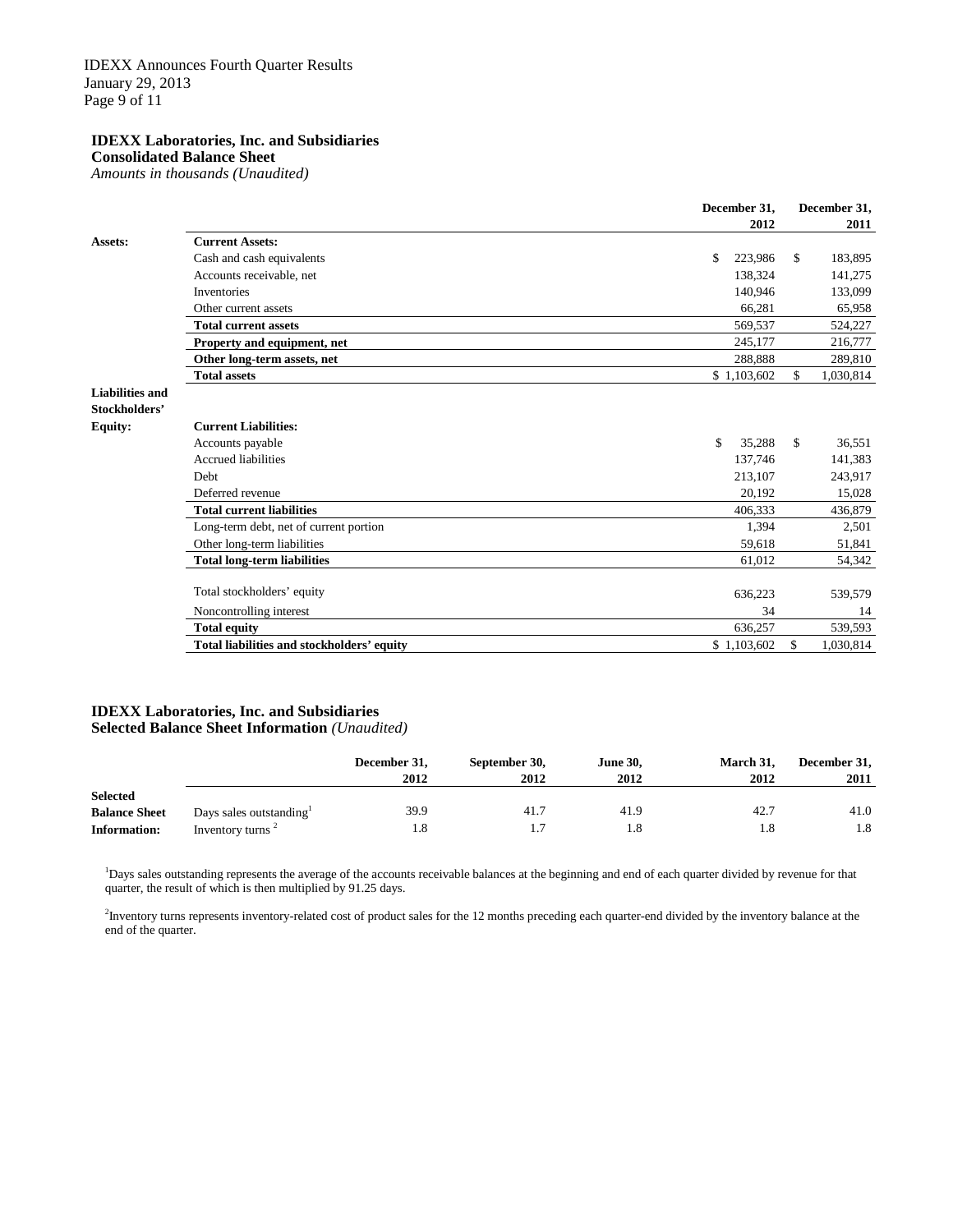**Consolidated Statement of Cash Flows**

*Amounts in thousands (Unaudited)*

|                   |                                                                               | <b>Twelve Months Ended</b> |               |
|-------------------|-------------------------------------------------------------------------------|----------------------------|---------------|
|                   |                                                                               | December 31,               | December 31,  |
|                   |                                                                               | 2012                       | 2011          |
| <b>Operating:</b> | <b>Cash Flows from Operating Activities:</b>                                  |                            |               |
|                   | Net income                                                                    | \$<br>178,287              | 161,754<br>\$ |
|                   | Non-cash charges                                                              | 64.408                     | 68,441        |
|                   | Changes in assets and liabilities                                             | 2.263                      | 6,512         |
|                   | Tax benefit from share-based compensation arrangements                        | (14,676)                   | (16,007)      |
|                   | Net cash provided by operating activities                                     | 230,282                    | 220,700       |
| <b>Investing:</b> | <b>Cash Flows from Investing Activities:</b>                                  |                            |               |
|                   | Purchases of property and equipment                                           | (65, 492)                  | (52, 464)     |
|                   | Proceeds from disposition of pharmaceutical product lines                     | 3,000                      | 3,000         |
|                   | Proceeds from sale of property and equipment                                  | 45                         | 225           |
|                   | Acquisitions of intangible assets and businesses, net of cash acquired        | (3,558)                    | (47, 757)     |
|                   | Net cash used by investing activities                                         | (66,005)                   | (96,996)      |
| <b>Financing:</b> | <b>Cash Flows from Financing Activities:</b>                                  |                            |               |
|                   | (Repayment) borrowings on revolving credit facilities, net                    | (31,000)                   | 113,903       |
|                   | Payment of notes payable                                                      | (917)                      | (863)         |
|                   | Repurchases of common stock                                                   | (132, 268)                 | (255, 505)    |
|                   | Proceeds from the exercise of stock options and employee stock purchase plans | 24,166                     | 28,801        |
|                   | Tax benefit from share-based compensation arrangements                        | 14.676                     | 16.007        |
|                   | Net cash used by financing activities                                         | (125, 343)                 | (97, 657)     |
|                   | Net effect of changes in exchange rates on cash                               | 1,157                      | 933           |
|                   | Net increase in cash and cash equivalents                                     | 40.091                     | 26,980        |
|                   | Cash and cash equivalents, beginning of period                                | 183,895                    | 156,915       |
|                   | Cash and cash equivalents, end of period                                      | \$<br>223,986              | 183,895       |
|                   |                                                                               |                            |               |

## **IDEXX Laboratories, Inc. and Subsidiaries**

**Free Cash Flow<sup>1</sup>**

*Amounts in thousands (Unaudited)*

|                  |                                                                                              |    | <b>Twelve Months Ended</b><br>December 31,<br>December 31, |   |           |  |
|------------------|----------------------------------------------------------------------------------------------|----|------------------------------------------------------------|---|-----------|--|
|                  |                                                                                              |    |                                                            |   |           |  |
|                  |                                                                                              |    | 2012                                                       |   | 2011      |  |
| <b>Free Cash</b> |                                                                                              |    |                                                            |   |           |  |
| <b>Flow:</b>     | Net cash provided by operating activities                                                    | S. | 230.282                                                    | S | 220,700   |  |
|                  | Royalty prepayment to obtain exclusive patent rights                                         |    | 6,250                                                      |   |           |  |
|                  | Financing cash flows attributable to tax benefits from share-based compensation arrangements |    | 14.676                                                     |   | 16.007    |  |
|                  | Purchases of property and equipment                                                          |    | (65, 492)                                                  |   | (52, 464) |  |
|                  | Free cash flow                                                                               |    | 185,716                                                    |   | 184,243   |  |

<sup>1</sup> Free cash flow is a non-U.S. GAAP measure. We calculate free cash flow as cash generated from operations, excluding our royalty prepayment in the first quarter of 2012, and tax benefits attributable to share-based compensation arrangements, reduced by our investments in fixed assets. We feel free cash flow is a useful measure because it indicates the cash the operations of the business are generating after appropriate reinvestment for recurring investments in fixed assets that are required to operate the business. We believe this is a common financial measure useful to further evaluate the results of operations.